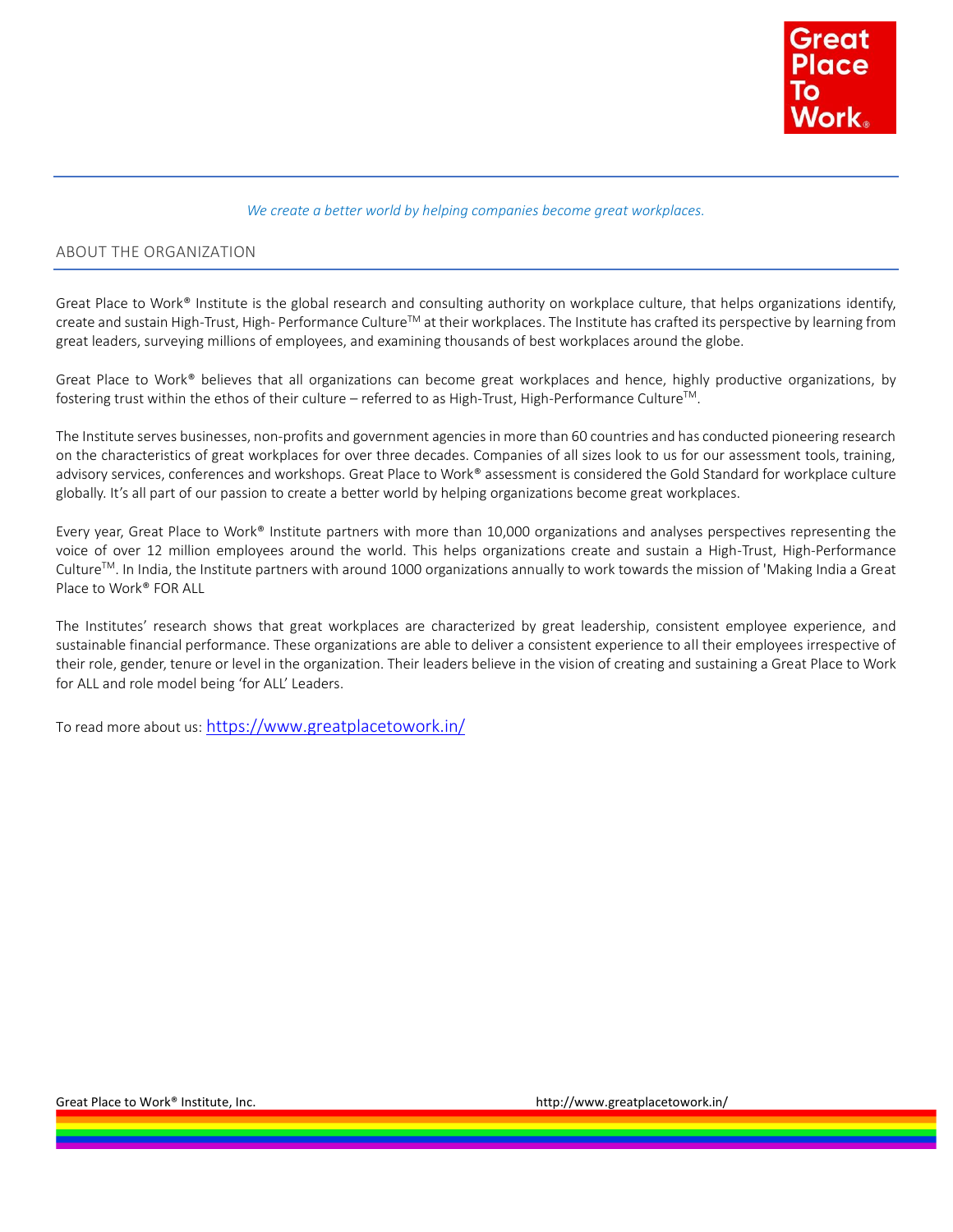

# Location: Mumbai

| Role                         | Knowledge Manager                                                                                                                                                                                                                                                                                                                                                                                                                                                                                                                                                                                                                                                                                                                                                                                                                                                                                                                                                                                                                                                                                                                                                                                                                                                                                                                                                                                                                                                                                                                                                                                                                                                                                  |
|------------------------------|----------------------------------------------------------------------------------------------------------------------------------------------------------------------------------------------------------------------------------------------------------------------------------------------------------------------------------------------------------------------------------------------------------------------------------------------------------------------------------------------------------------------------------------------------------------------------------------------------------------------------------------------------------------------------------------------------------------------------------------------------------------------------------------------------------------------------------------------------------------------------------------------------------------------------------------------------------------------------------------------------------------------------------------------------------------------------------------------------------------------------------------------------------------------------------------------------------------------------------------------------------------------------------------------------------------------------------------------------------------------------------------------------------------------------------------------------------------------------------------------------------------------------------------------------------------------------------------------------------------------------------------------------------------------------------------------------|
| <b>Basic Qualifications</b>  | Bachelor's or Master's Degree with consistently Good Academic Credentials                                                                                                                                                                                                                                                                                                                                                                                                                                                                                                                                                                                                                                                                                                                                                                                                                                                                                                                                                                                                                                                                                                                                                                                                                                                                                                                                                                                                                                                                                                                                                                                                                          |
| <b>Required Experience</b>   | Minimum 5 years of relevant experience of Knowledge Management/Operations Management in<br>a client servicing organization                                                                                                                                                                                                                                                                                                                                                                                                                                                                                                                                                                                                                                                                                                                                                                                                                                                                                                                                                                                                                                                                                                                                                                                                                                                                                                                                                                                                                                                                                                                                                                         |
| Salary                       | At par with industry standards                                                                                                                                                                                                                                                                                                                                                                                                                                                                                                                                                                                                                                                                                                                                                                                                                                                                                                                                                                                                                                                                                                                                                                                                                                                                                                                                                                                                                                                                                                                                                                                                                                                                     |
| <b>Required Competencies</b> | Demonstrated success improving, optimizing, and streamlining customer processes<br>$\bullet$<br>that yielded improvements in customer satisfaction<br>Detailed understanding of the impact of change, the interdependencies and impact on<br>$\bullet$<br>the business<br>Has led initiatives focused on end-user experience within Client Servicing environment<br>$\bullet$<br>Stakeholder management<br>$\bullet$<br>Excellent communication, presentation, interpersonal skills including the ability to<br>$\bullet$<br>influence across the organization<br>Strong organizational skills with excellent attention to detail<br><b>Interpersonal Skills</b><br>Self-Starter - Takes independent action to identify and solve problems. Seeks out<br>relevant information needed to make decisions. Gets involved with new initiatives.<br>Exceptional Customer service mindset & attitude.<br>$\bullet$<br>Be professional in all modes of interaction with internal & external customers.<br>$\bullet$<br>Success/Achievement Orientation - Delivers quality results consistently. Targets,<br>$\bullet$<br>achieves (or exceeds) measurable results. Sets challenging goals, focuses on critical<br>priorities, and is accountable.<br>Problem Solving - Recognizes problems and responds with a systematic assessment<br>that identifies and addresses cause of issue. Practical, realistic, and resourceful.<br>Attention to Detail - should be detail oriented and focused approach to specifics of<br>$\bullet$<br>process<br>Collaboration Skills - interdepartmental and interpersonal collaboration<br>Active listener to understand specifics and respond/reply professionally<br>٠ |
| Role and Responsibilities    |                                                                                                                                                                                                                                                                                                                                                                                                                                                                                                                                                                                                                                                                                                                                                                                                                                                                                                                                                                                                                                                                                                                                                                                                                                                                                                                                                                                                                                                                                                                                                                                                                                                                                                    |

The person would be responsible for accuracy and legitimacy of all internal processes and its compliance-

- Define Process Measurements and Controls, critical process success factors
- Determine Process Data Requirements, Procedures and Relationships to Other Processes
- Ideates and implement knowledge management system within available resources
- Performs day-to-day process administration, enforcement and improvements
- Report overall performance, results of the process adherence
- Be accountable for knowledge and process compliance for business function
- Notify/Escalates when standards and procedures are not being followed
- Promotes compliance and respond to specific compliance issues